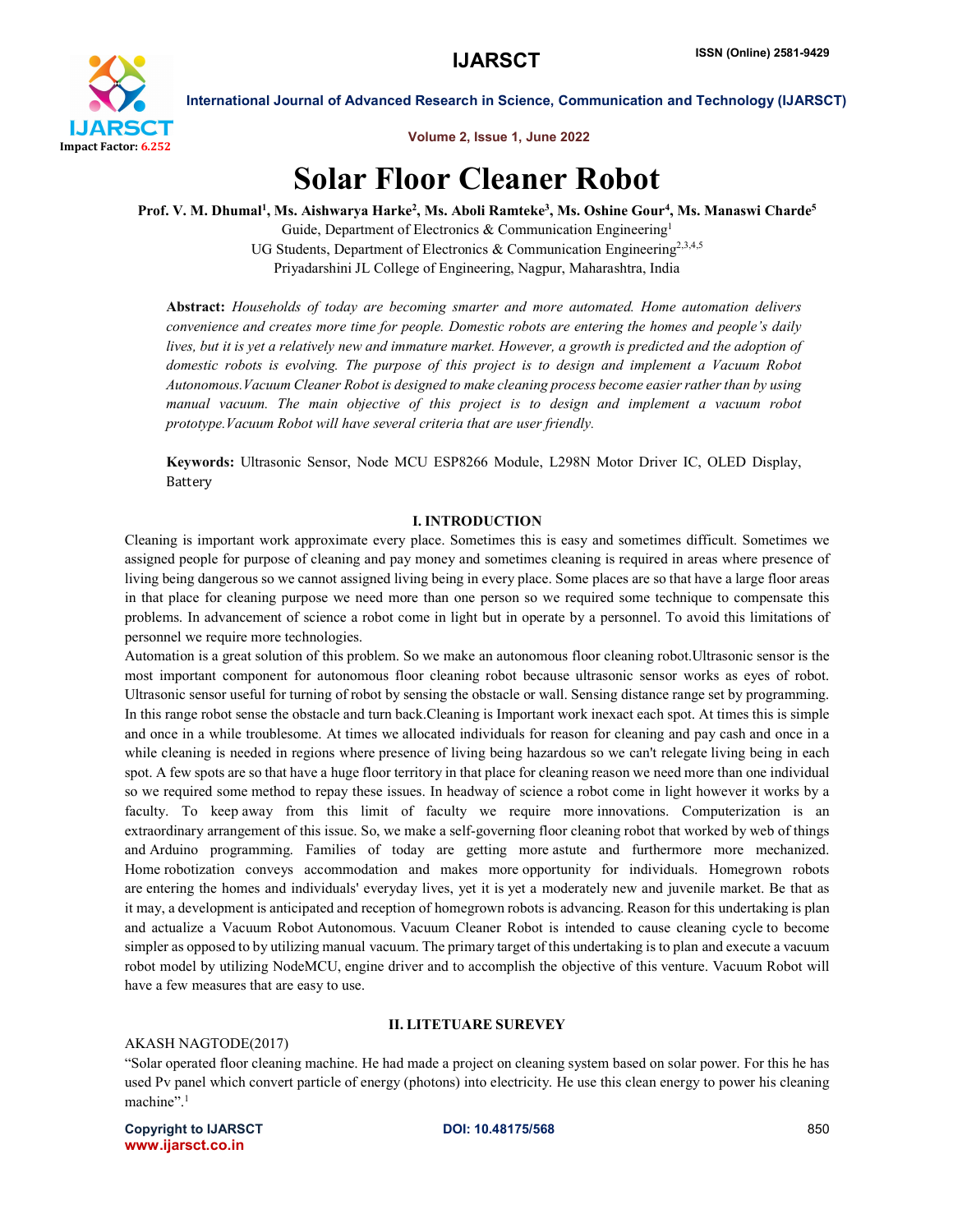

#### Volume 2, Issue 1, June 2022

# M RANJIT KUMAR (2016)

"The regular floor cleaning machines is most generally utilized as a part of airplane terminal stages, railroad stages, healing centers, transport stands, and shopping centers and in numerous other business places. These gadgets require an electrical vitality for its activity and not easy to use. In India, particularly in summer, there is control emergency and the vast majority of the floor cleaning machine isn't utilized successfully because of this issue, especially in transport stands. In this work, demonstrating and investigation of the floor cleaning machine was finished utilizing appropriate financially accessible programming. From the limited component investigation, we watch that the feeling of anxiety in the physically worked floor cleaning machine is inside as far as possible".<sup>3</sup>

# SANDEEP. J. MESHRAM ET AL [2016]

"Design and Development of Tricycle Operated Street Cleaning Machine" – He has developed the street cleaning machine by tricycle operated. In this research article.He framed a model especially for rural area. He concluded that the cleaning is less effective in streets".2

# MOHSEN AZADBAKHT ETAL [2014]

"Design and fabrication of a tractor powered leaves collector machine equipped with suction-blower system"- "The authors explained about the fabrication of leaves collector machine by tractor powered blower. He has frame the machine by using chassis, pump, blower, gearbox, hydraulic jack. They concluded total power consumption of that machine is around 14634 W which can cover up to 20m range in distance".4

# MANREET KAUR[2014]

"Design and fabrication of floor cleaner robot( manual and automatic).the author designed a robot to clean floor in both automatic mode as well as manual mode. His robot was equipped with ir sensors for obstacle detection, four motors and water pump. He concluded with convenience of dual mode operation of easy floor cleaning".<sup>5</sup>

# MANYAJAIN, PANKAJ SINGH RAWAT (2016)

"This project is used for domestic and industrial purpose to clean the surface automatically. When it is turned on, it sucks in the dust by moving all around the surface (floor or any other area) as it passes over it.In the modern era, the automatic floor cleaner is required. Thus, the cleaner is designed in such a way that it is capable of cleaning the area reducing the human effort just by starting the cleaning unit".<sup>6</sup>

# SAHIL BHARTI, S.R. SANDHAVE(2016)

"To develop an automated cleaning assistance this helps in cleaning flat surface with the ease of remote control with greater efficiency at work. The surface cleaning machine that is proposed in this project is the device that helps in cleaning of surface.There are many function that have to co-ordinate for the motion control".7

# Dr. J. HAMEED HUSSIAN(2017)

"This module of automatic floor cleaning machine by micro controller is run to clean the floor and sweeps the dust away. In this the module a remote controlled car has gear motor is attached at front axis in between the front wheels , this motor is attached with a cleaning brush at front , and the gear motor is connected to 12volts battery and the remote car is attached with 9volts battery. Theremote car is controlled by the micro controller".

# ABHISHEK PANDEY(2020)

"This Paper reviewed the requirement of a residence Cleaning Automatic robot. For keeping time there's a requirement of programmed system that cleans alone without person interventions. Also, they considered how precisely to help those that have physical disabilities. Because that they had to induce this done, they needed a cleaning system that may add accordance from what we are saying, thus supporting a physically someone."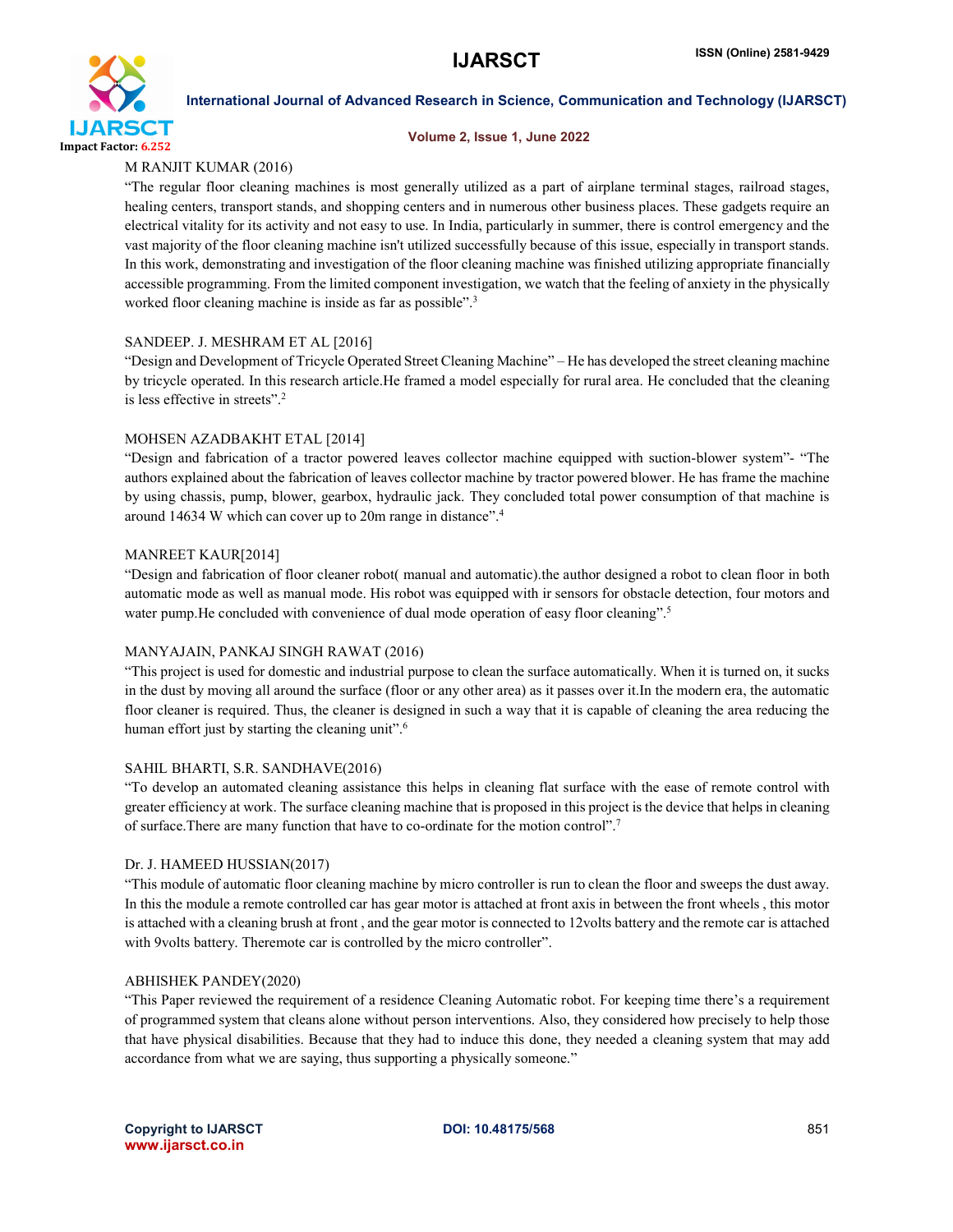

### Volume 2, Issue 1, June 2022

#### III. HARDWARE DESCRIPTION

# 3.1. OLED Display



These displays are small, only about 1" diagonal, but very readable due to the high contrast of an OLED display. This display is made of 128x64 individual white OLED pixels, each one is turned on or off by the controller chip. Because the display makes its own light, no backlight is required. This reduces the power required to run the OLED and is why the display has such high contrast; we really like this miniature display for its crispness!

This breakout can be used with either an SPI or I2C interface - selectable by soldering two jumpers on the back. The design is completely 5V-ready, with an onboard regulator and built in boost converter. It's easier than ever to connect directly to your 3V or 5V microcontroller without needing any kind of level shifter

#### FEATURES OF OLED

- Type: graphic
- Display format: 128 x 64 dots
- Built-in controller: SSD1306BZ
- Duty cycle: 1/64
- +3 V power supply
- Interface: 6800, 8080, serial, and I2C

#### 3.2. L298N MOTOR DRIVER MODULE:



The L298N is an integrated monolithic circuit in a 15- lead Multiwatt and PowerSO20 packages. It is a high voltage , high current dual full-bridge driver de-signed to accept standard TTL logic level sand drive inductive loads such as relays, solenoids, DC and stepping motors. Two enable inputs are provided to enable or disable the device independently of the in-put signals.The emitters of the lower transistors of each bridge are connected together rand the corresponding external terminal can be used for the connection of an external sensing resistor. An additional Supply input is provided so that the logic works at a lower voltage.

# 3.3. 12V DC GEAR MOTORS



Copyright to IJARSCT **DOI: 10.48175/568** 852 www.ijarsct.co.in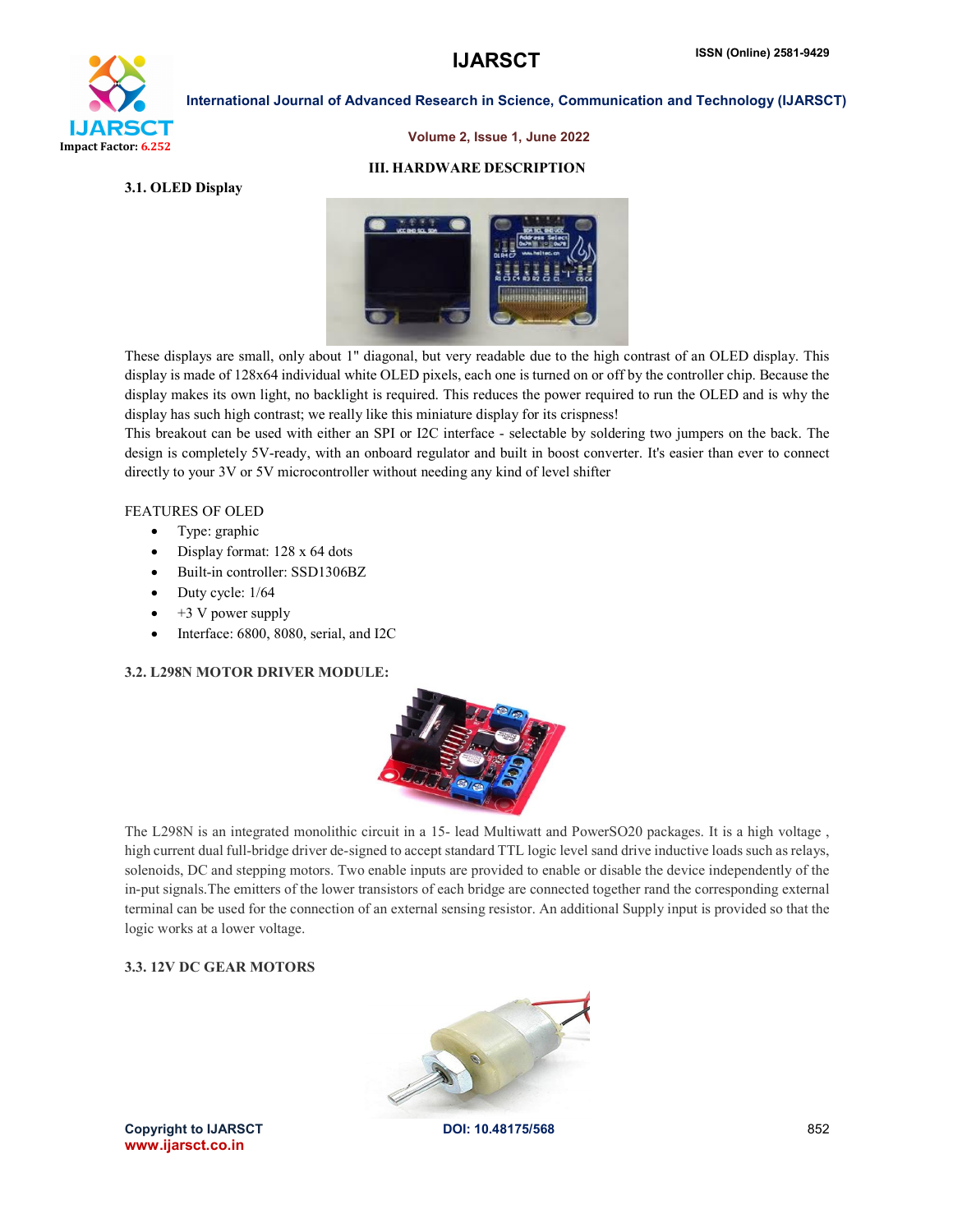

# Volume 2, Issue 1, June 2022

Features

- 60 RPM 12V DC motors with Gearbox
- 3000RPM base motor
- 6mm shaft diameter with internal hole
- 125gm weight
- Same size motor available in various rpm
- 0.5 kgcm torque
- No-load current =  $60 \text{ mA}(\text{Max})$ , Load current =  $300 \text{ mA}(\text{Max})$

# 3.3. 12V-1.3Ah BATTERY



- Rated voltage : 12V
- Capacity: 1.3Ah
- Technology : AGM
- Rechargeable batteries features : maintenance-free
- Body dimensions : 97x43x52mm
- Storage time : 6-9 years
- Leads : 4,8 mm connectors
- Weight : 0.58kg
- Rechargeable batteries application alarm systems, power backup systems

# Additional information:

Gross weight: 581.9 g Manufacturer part number: SB 1.3-12

# SOLAR PANEL:



Solar energy begins with the sun. Solar panels (also known as "PV panels") are used to convert light from the sun, which is composed of particles of energy called "photons", into electricity that can be used to power electrical loads. Solar panels can be used for a wide variety of applications including remote power systems for cabins,

telecommunications equipment, remote sensing, and of course for the production of electricity by residential and commercial solar electric systems.

# Software:

- For Programming "Aurdino IDE" Version 1.8.13
- Copyright to IJARSCT **DOI: 10.48175/568** 853 www.ijarsct.co.in • For PCB design "Proteus Design Suite" Version 8.10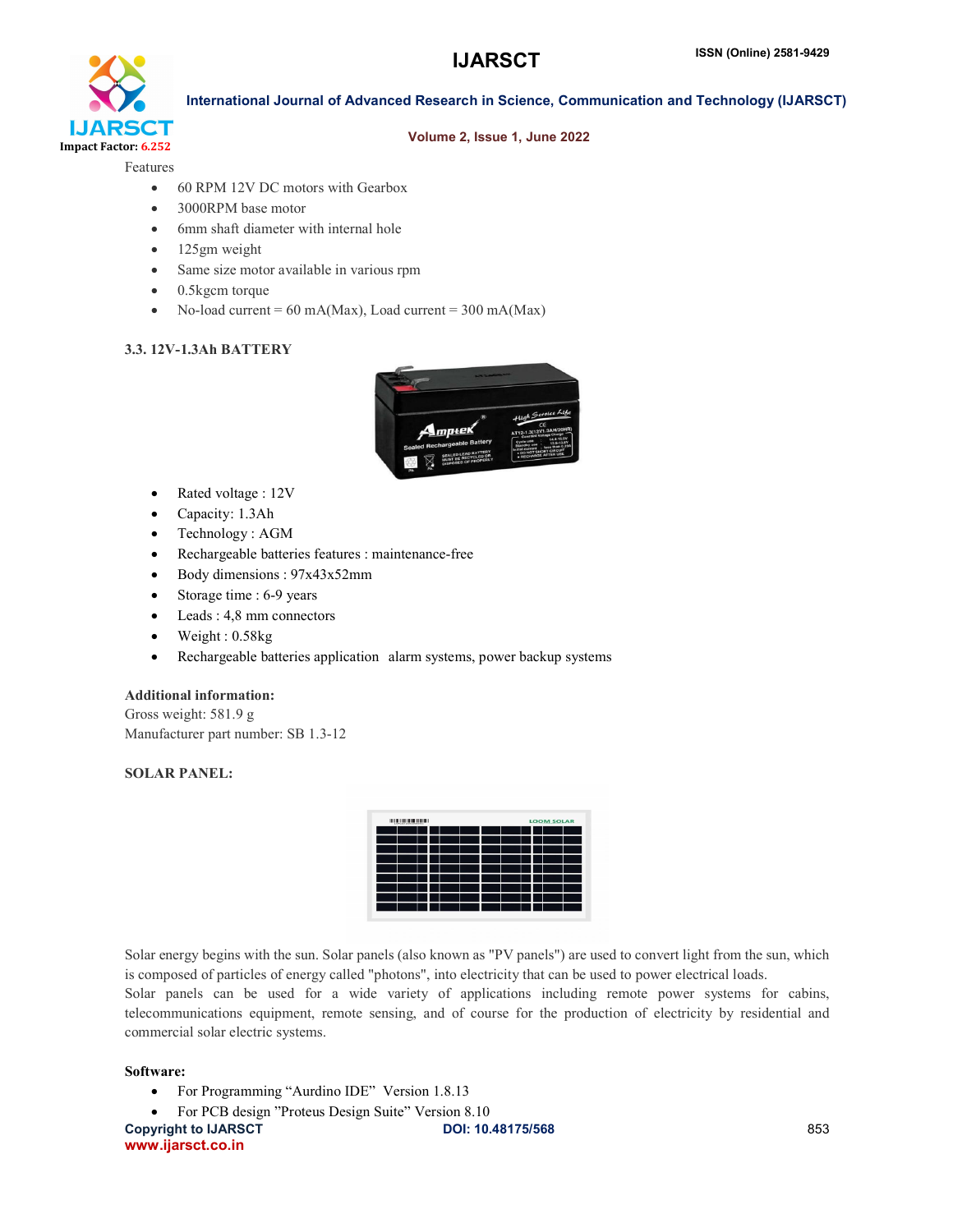

# Volume 2, Issue 1, June 2022

# IV. WORKING

The robot starts by activating a simple switch and it starts cleaning the floor. Floor cleaning robot has one switch that is connected with battery.

First step is to on switch. The robot start moving in forward direction set by the programming.



#### Figure 4.1: Flow Chart

Figure illustrates a simplified flowchart of the working of the robot. When the bot is switched on the suction and mopping mechanism turns on, then ultrasonic sensor checks for the presence of any head-on obstacles. In case of any head-on obstacles it takes a clockwise or an anti-clockwise turn, in case of absence of obstacles, it checks for any impact on the bumpers. If any impact is detected, the robot moves away from the impacted object and in absence of impact it moves forward and checks for any head-on obstacles and the loop continues.



Figure 4.2: Solar Floor Cleaner Robot

# V. RESULT

Floor cleaning robot is developed to make floor cleaning process easier. This can be used in power plant like nuclear power plants because in that places the harmful radiations are placed and cause serious health problems. To avoiding this, we can send a robot to perform the whole operation. In colleges and other places where large floor area is present, we can use floor cleaning robot to clean that areas. In industries we required cleaning in large areas as well as small areas and both areas can be clean without need of personnel. By this we can save money and time.

# VI. CONCLUSION

Copyright to IJARSCT **DOI: 10.48175/568** 854 www.ijarsct.co.in There are so many cleaning and wiping robots present in the market however just some of them are moderate and monetary. There are exceptionally less robots that incorporate both cleaning and wiping. With this work, we attempted